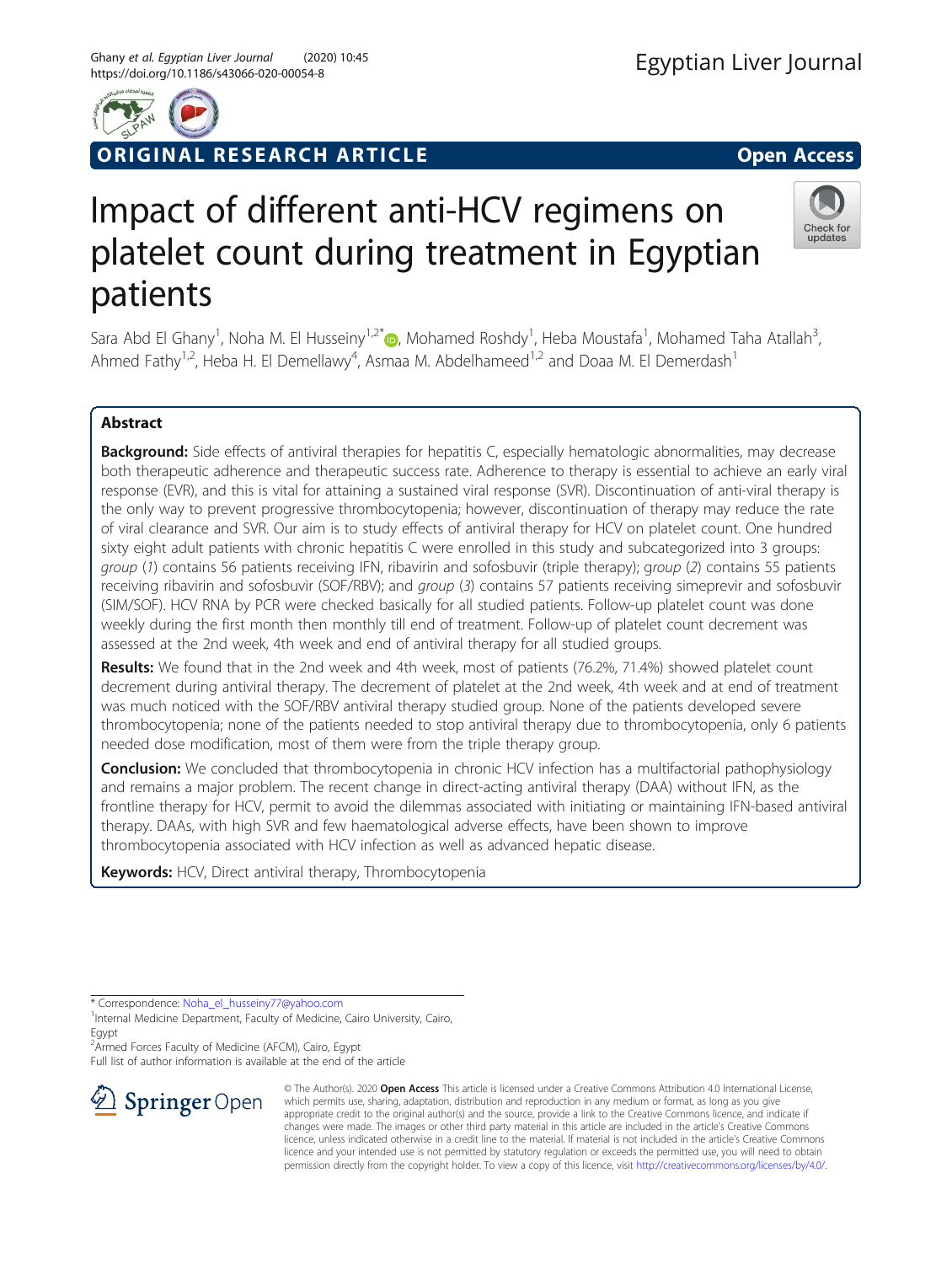#### Background

Egypt has the highest HCV prevalence in the world at approximately 15%, and more than 90% of cases are genotype 4 [\[1](#page-7-0)].

Patients with chronic hepatitis treated with antiviral therapy experience a response superior to that of therapies used in the past. However, side effects, especially haematologic abnormalities, may decrease both therapeutic adherence and therapeutic success rate. Thrombocytopenia is one of the potential hematologic abnormalities associated with peg-IFN-a-based therapy [\[2\]](#page-7-0).

Adherence to therapy is essential to achieve an early viral response (EVR), and this is vital for attaining a sustained viral response (SVR) [\[3](#page-7-0)].

Discontinuation of antiviral therapy is the only way to prevent progressive thrombocytopenia; however, discontinuation of therapy may reduce the rate of viral clearance and sustained virological response (SVR) [\[4](#page-7-0)].

Studies to identify risk factors for antiviral therapyinduced severe thrombocytopenia are essential but are rarely conducted especially in the Egyptian population of the largest HCV epidemic in the world.

No previous studies were done on Egyptian patients to the compare effect of different antiviral therapy combinations on platelet count. Through this retrospective study, we tried to identify predictors of thrombocytopenia in HCV-treated patients on different regimens.

#### **Methods**

This research was approved by the Research Ethical Committee of Faculty of Medicine-Cairo University. It is a retrospective study. It included 168 chronic hepatitis C Egyptian patients receiving antiviral therapy. All methods were performed in accordance with the relevant guidelines and regulations. Informed consents were obtained. All were treated between 2015 and 2017 in Cairo Fatemic Hospital and Internal Medicine department of Kasr Al Aini- Faculty of Medicine. We revised all patients' files. Inclusion criteria included age > 18 years, having chronic hepatitis C and receiving antiviral therapy. Exclusion criteria included co-infection with HBV or HIV and hepatitis other than hepatitis C (eg. autoimmune) and baseline severe thrombocytopenia below  $50,000/\mu$ . Dose modification of a treatment line was done if platelet count dropped below 30,000/μl and discontinuation in case of persistent drop even with dose reduction.

Patients were subcategorized into 3 groups:  $group(1)$ consists of 56 patients who received IFN, ribavirin and sofosbuvir (triple therapy); group (2) consists of 55 patients who received ribavirin and sofosbuvir (SOF/RBV); and *group* (3) consists of 57 patients who received simeprevir and sofosbuvir (SIM/SOF). For all, the files were revised for full history and clinical examination, CBC, HCV RNA by PCR. Fibroscan was done for 61 patients, and liver biopsy was done for 22 patients. Follow-up platelet count weekly during the 1st month of therapy, rate of platelet decline (%) especially at the 2nd week of therapy, then monthly till end of therapy.

Follow-up HCV RNA by PCR was done at week 4 and at the end of therapy. FIB-4 score was calculated for all patients [[5\]](#page-7-0). Child score was calculated for all patients [\[6](#page-7-0)].

#### Statistical methods

Data were coded and entered using the statistical package SPSS (Statistical Package for the Social Sciences) version 24. Data was summarized using mean, standard deviation, median, minimum and maximum in quantitative data and using frequency (count) and relative frequency (percentage) for categorical data. Comparisons between quantitative variables were done using the nonparametric Kruskal–Wallis and Mann–Whitney tests. For comparing categorical data, Chi square  $(\chi^2)$  test was performed. Exact test was used instead when the expected frequency is less than 5. Correlations between quantitative variables were done using Spearman correlation coefficient. P values less than 0.05 were considered as statistically significant.

#### Results

Tables [1](#page-2-0) and [2](#page-3-0) demonstrate comparison of nonparametric and parametric data respectively of the three studied groups. Group 2 (SOF/RBV) showed significantly higher percentage of patients with splenomegaly and liver cirrhosis and those who received previous treatment.

Baseline haematological parameters where significantly more favourable in group 1 (triple therapy line). The baseline mean platelet count in group 2 (SOF/RBV) was lower as compared with the other 2 groups; also, the HCV load was significantly higher in this group.

Table [3](#page-4-0) demonstrates the percentage of patients showing platelet decrement as assessed at the 2nd week, 4th week and end of antiviral therapy. Overall, most patients, 76.2% in the 2nd week and 71.4% in the 4th week, exhibited decrease in platelet count. These percentages dropped to 54.8% at the end of treatment. Highest proportion of patients with decrease in platelet count was found in group 1 (INF/SOF/RBV) 89.3%, 82.1% and 73.2% at 2nd week, 4th week and end of antiviral therapy.

Regarding the magnitude of drop of platelet count reported as mean and percent of baseline count, as presented in Table [4](#page-4-0), group 1 showed the highest percent of drop from the baseline: 28%, 26% and 25% in the 2nd week, 4th week and end of antiviral therapy, while group 2 showed lowest level (mean count) and earliest recovery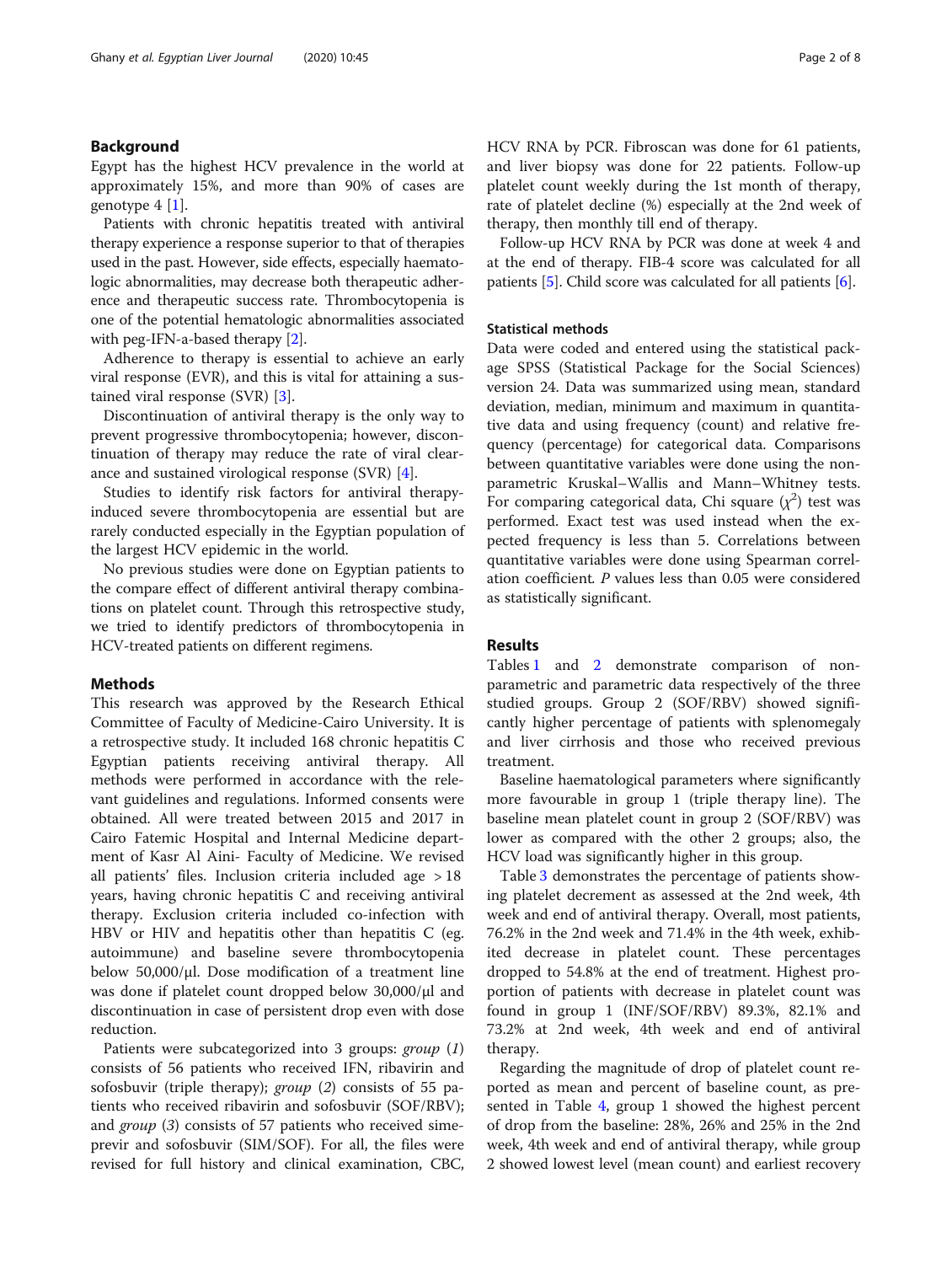### <span id="page-2-0"></span>Table 1 Non parametric parameters of the three groups on anti-HCV treatment

|                                              | SIM/SOF             |         | SOF/RBV        |       | Triple              |       | $p$ value |
|----------------------------------------------|---------------------|---------|----------------|-------|---------------------|-------|-----------|
|                                              | Count               | $\%$    | Count          | $\%$  | Count               | $\%$  |           |
| Sex                                          |                     |         |                |       |                     |       |           |
| Male                                         | 26                  | 45.6%   | 32             | 58.2% | 38                  | 67.9% | 0.057     |
| Female                                       | 31                  | 54.4%   | 23             | 41.8% | 18                  | 32.1% |           |
| Residency                                    |                     |         |                |       |                     |       |           |
| Urban                                        | 34                  | 59.6%   | 42             | 76.4% | 35                  | 62.5% | 0.138     |
| Rural                                        | 23                  | 40.4%   | 13             | 23.6% | 21                  | 37.5% |           |
| History of previous ttt                      |                     |         |                |       |                     |       |           |
| ttt naïve                                    | 54                  | 94.7%   | 35             | 64.8% | 42                  | 75.0% | < 0.001   |
| ttt experienced                              | 3                   | 5.3%    | 19             | 35.2% | 14                  | 25.0% |           |
| Smoking                                      |                     |         |                |       |                     |       |           |
| Yes                                          | 6                   | 10.5%   | $\overline{7}$ | 12.7% | 11                  | 19.6% | 0.354     |
| <b>No</b>                                    | 51                  | 89.5%   | 48             | 87.3% | 45                  | 80.4% |           |
| Comorbidities (diabetes and/or hypertension) |                     |         |                |       |                     |       |           |
| Yes                                          | 21                  | 36.8%   | 21             | 38.2% | 18                  | 32.1% | 0.783     |
| <b>No</b>                                    | 36                  | 63.2%   | 34             | 61.8% | 38                  | 67.9% |           |
| Liver by ultrasound                          |                     |         |                |       |                     |       |           |
| Normal                                       | $\mathbf 0$         | $0.0\%$ | $\overline{2}$ | 3.6%  | 8                   | 14.3% | < 0.001   |
| Cirrhotic                                    | 31                  | 54.4%   | 47             | 85.5% | 25                  | 44.6% |           |
| Abnormal echopattern                         | 26                  | 45.6%   | 6              | 10.9% | 23                  | 41.1% |           |
| Spleen by ultrasound                         |                     |         |                |       |                     |       |           |
| Enlarged                                     | 28                  | 49.1%   | 41             | 74.5% | 35                  | 62.5% | 0.021     |
| Average                                      | 29                  | 50.9%   | 14             | 25.5% | 21                  | 37.5% |           |
| Ascites by ultrasound                        |                     |         |                |       |                     |       |           |
| Yes                                          | 0                   | $0.0\%$ | $\mathbf{1}$   | 1.8%  | $\mathbf{1}$        | 1.8%  | 0.549     |
| No                                           | 57                  | 100.0%  | 54             | 98.2% | 55                  | 98.2% |           |
| Child score calculation                      |                     |         |                |       |                     |       |           |
| A5                                           | 25                  | 43.9%   | 26             | 47.3% | 50                  | 89.3% | < 0.001   |
| A <sub>6</sub>                               | 32                  | 56.1%   | 21             | 38.2% | $\overline{4}$      | 7.1%  |           |
| B7                                           | 0                   | 0.0%    | $\overline{7}$ | 12.7% | $\overline{2}$      | 3.6%  |           |
| B8                                           | 0                   | 0.0%    | $\mathbf{1}$   | 1.8%  | $\mathsf{O}\xspace$ | 0.0%  |           |
| Stage of fibrosis                            |                     |         |                |       |                     |       |           |
| F1                                           | 3                   | 27.3%   | $\mathbf{1}$   | 4.0%  | $\overline{2}$      | 8.0%  | 0.003     |
| F <sub>2</sub>                               | 1                   | 9.1%    | $\mathbf{1}$   | 4.0%  | $\mathsf{O}\xspace$ | 0.0%  |           |
| F3                                           | $\mathbf{1}$        | 9.1%    | $\overline{4}$ | 16.0% | 14                  | 56.0% |           |
| F4                                           | 6                   | 54.5%   | 18             | 72.0% | 9                   | 36.0% |           |
| F <sub>5</sub>                               | 0                   | $0.0\%$ | $\mathbf{1}$   | 4.0%  | $\mathsf{O}\xspace$ | 0.0%  |           |
| Stage of necroinflammatory activity          |                     |         |                |       |                     |       |           |
| A1                                           | $\mathbf{1}$        | 50.0%   | $\overline{2}$ | 25.0% | $\overline{4}$      | 33.3% | 0.749     |
| A2                                           | $\mathbf{1}$        | 50.0%   | $\overline{4}$ | 50.0% | 7                   | 58.3% |           |
| A3                                           | $\mathbf 0$         | 0.0%    | $\mathbf{1}$   | 12.5% | $\mathsf{O}\xspace$ | 0.0%  |           |
| $\mathsf{A}7$                                | $\mathbf 0$         | 0.0%    | $\circ$        | 0.0%  | $\mathbf{1}$        | 8.3%  |           |
| A10                                          | $\mathsf{O}\xspace$ | 0.0%    | $\mathbf{1}$   | 12.5% | $\mathsf{O}\xspace$ | 0.0%  |           |
|                                              |                     |         |                |       |                     |       |           |

Week 4 HCV RNA by PCR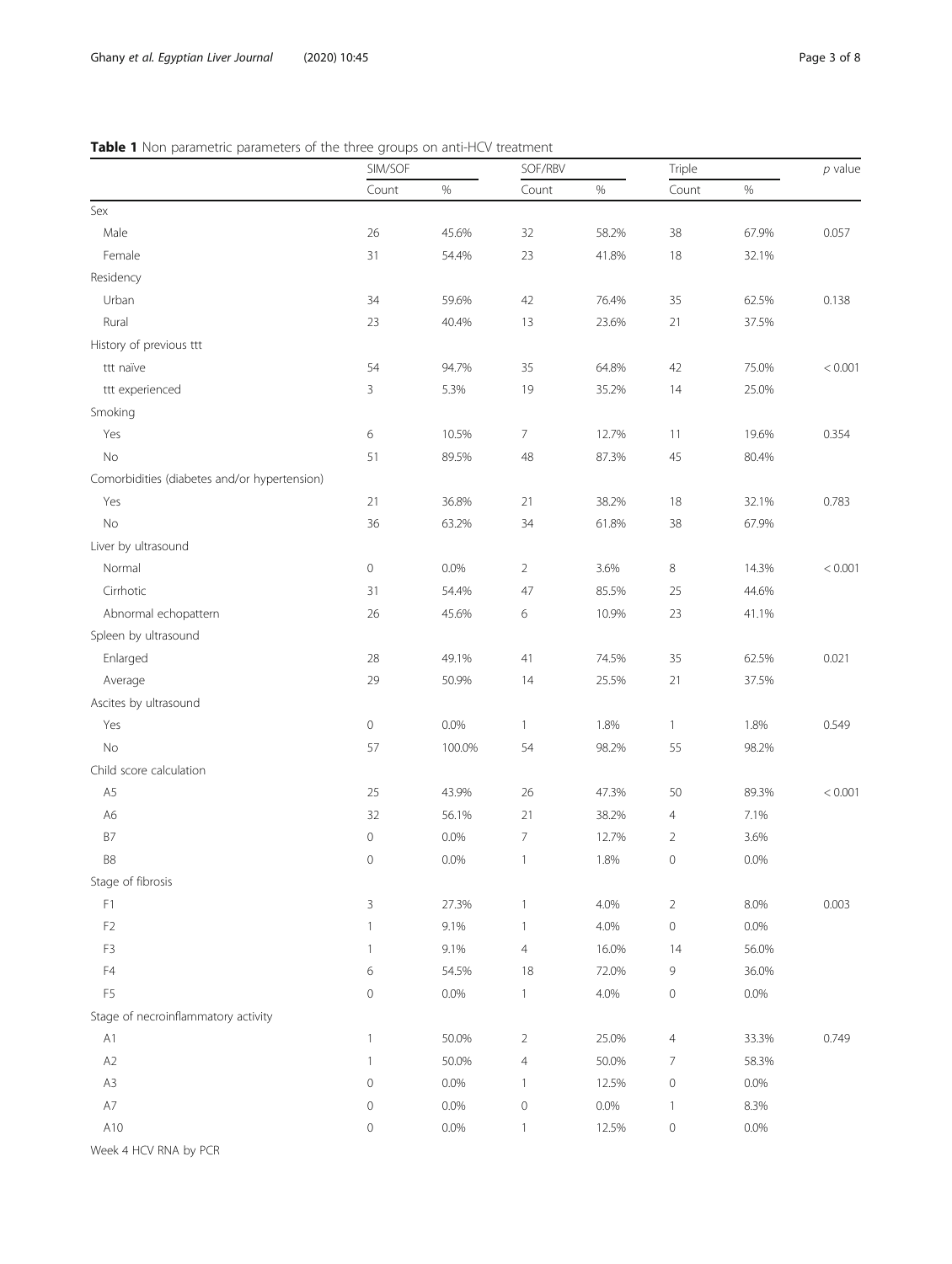#### <span id="page-3-0"></span>Table 1 Non parametric parameters of the three groups on anti-HCV treatment (Continued)

|                                 | SIM/SOF        |        | SOF/RBV |       | Triple       |         | $p$ value |
|---------------------------------|----------------|--------|---------|-------|--------------|---------|-----------|
|                                 | Count          | $\%$   | Count   | $\%$  | Count        | %       |           |
| Positive                        | 3              | 5.3%   | 7       | 12.7% | 2            | 3.6%    | 0.183     |
| Negative                        | 54             | 94.7%  | 48      | 87.3% | 54           | 96.4%   |           |
| Week 12 HCV RNA by PCR          |                |        |         |       |              |         |           |
| Positive                        | $\overline{2}$ | 3.6%   |         | 1.8%  | $\mathbf{0}$ | $0.0\%$ | 0.325     |
| Negative                        | 53             | 96.4%  | 54      | 98.2% | 56           | 100.0%  |           |
| HCV antiviral dose modification |                |        |         |       |              |         |           |
| No                              | 57             | 100.0% | 54      | 98.2% | 51           | 91.1%   | 0.025     |
| Modified                        | $\mathbf{0}$   | 0.0%   |         | 1.8%  | 5            | 8.9%    |           |

(in the 4th week) of platelet count, considering that this group had lowest pre-treatment count.

The drop in the mean platelet count was modest as illustrated in Table [4](#page-4-0) and Fig. [1;](#page-5-0) in all groups, according to the mean platelet count in the 2nd and 4th weeks and end of treatment, the reported thrombocytopenia is grade 1  $(75,000 \text{ to } 150,000/\text{mm}^3)$  as defined by CTCAE v3.0 [\[7](#page-7-0)].

The demographic data and the platelet count change through the treatment course in the 3 studied groups revealed significant positive correlation between baseline body weight and platelet count change in the 2nd week, 4th week and end of treatment in the SOF/RBV therapy only  $(r = 0.27, 0.46, 0.288; p = 0.04, 0.001, 0.03$ , respectively).

The triple therapy group demonstrated statistically significant negative correlation between FIB-4 score and the platelet count in the 2nd week  $(p < 0.047)$ but not at the 4th week or end of treatment, while this correlation was significant for group 2 at the 2nd and 4th weeks and for group 3 at the 4th week only  $(p < 0.001)$ . There is no correlation between duration of illness and platelet count in the three groups (Table [5\)](#page-5-0).

**Table 2** Comparison of parameteric parameters of the three antiviral groups ( $p > 0.0$ )

|                                             | Group                    |                             |                            |           |
|---------------------------------------------|--------------------------|-----------------------------|----------------------------|-----------|
|                                             | SIM/SOF                  | SOF/RBV                     | Triple                     | $p$ value |
| Age (years)                                 | $55.05 \pm 8.00$         | $53.93 \pm 9.27$            | $53.55 \pm 7.56$           | 0.764     |
| Weight (Kg)                                 | $81.73 \pm 15.29$        | $81.35 \pm 12.41$           | $80.05 \pm 13.55$          | 0.626     |
| Height (m)                                  | $1.64 \pm .08$           | $1.66 \pm .10$              | $1.68 \pm .09$             | 0.092     |
| BMI (Kg/m <sup>2</sup> )                    | $30.36 \pm 6.09$         | $29.81 \pm 4.39$            | $28.40 \pm 4.48$           | 0.099     |
| HCV positivity (years)                      | $2.26 \pm 2.81$          | $6.67 \pm 6.30$ *           | $4.18 \pm 5.85$            | < 0.001   |
| Fib 4 calculation                           | $5.10 \pm 2.78$          | $7.77 \pm 3.79$ *           | $3.74 \pm 1.43$ *#         | < 0.001   |
| Baseline platelets (*1000/mm <sup>3</sup> ) | $111.84 \pm 40.35$       | $77.18 \pm 18.01$ *         | 136.89 ± 31.70 *#          | < 0.001   |
| Baseline TLC (*1000/mm <sup>3</sup> )       | $4.89 \pm 1.35$          | $4.89 \pm 1.52$             | $5.97 \pm 1.99$ *#         | 0.002     |
| Baseline ANC (*1000/mm <sup>3</sup> )       | $2.64 \pm .95$           | $2.59 \pm 1.01$             | $3.11 \pm 1.27$ *#         | 0.028     |
| Baseline Hb (q/dl)                          | $12.63 \pm 1.38$         | $12.97 \pm 1.69$            | $13.86 \pm 1.58$ *#        | < 0.001   |
| Baseline Alt (IU/I)                         | $57.35 \pm 39.05$        | $64.52 \pm 37.95$           | $75.04 \pm 58.82$          | 0.198     |
| Baseline Ast (IU/I)                         | $65.58 \pm 36.44$        | $78.14 \pm$<br>42.81        | $72.91 \pm 51.74$          | 0.106     |
| Baseline Bil T (mg/dl)                      | $.99 \pm .39$            | $1.18 \pm .57$              | $.99 \pm .69$ #            | 0.024     |
| Baseline Alb (q/dl)                         | $3.50 \pm .46$           | $3.44 \pm .46$              | $3.95 \pm .44$ *#          | < 0.001   |
| Baseline PC (%)                             | 79.38 ± 12.46            | $75.20 \pm 13.93$           | $81.98 \pm 15.38$ #        | 0.015     |
| Baseline Creat (mg/dl)                      | $.74 \pm .20$            | $.80 \pm .19$               | $.83 \pm .23$              | 0.088     |
| Creat clearance (ml/min)                    | $120.94 \pm 33.11$       | $116.76 \pm 31.33$          | $113.68 \pm 30.77$         | 0.663     |
| Baseline HCV RNA by PCR (IU/ml)             | 949,173.30 ± 1195,220.29 | 1,051,988.49 ± 1,824,411.25 | 2,473,014.05 ± 6631,407.20 | 0.256     |
| TSH (µIU/ml)                                | $1.92 \pm 1.46$          | $1.97 \pm 2.05$             | $1.67 \pm 1.20$            | 0.518     |
| Alpha fetoprotien (IU/I)                    | $15.66 \pm 22.75$        | $28.92 \pm 29.11$ *         | $21.00 \pm 30.15$          | 0.001     |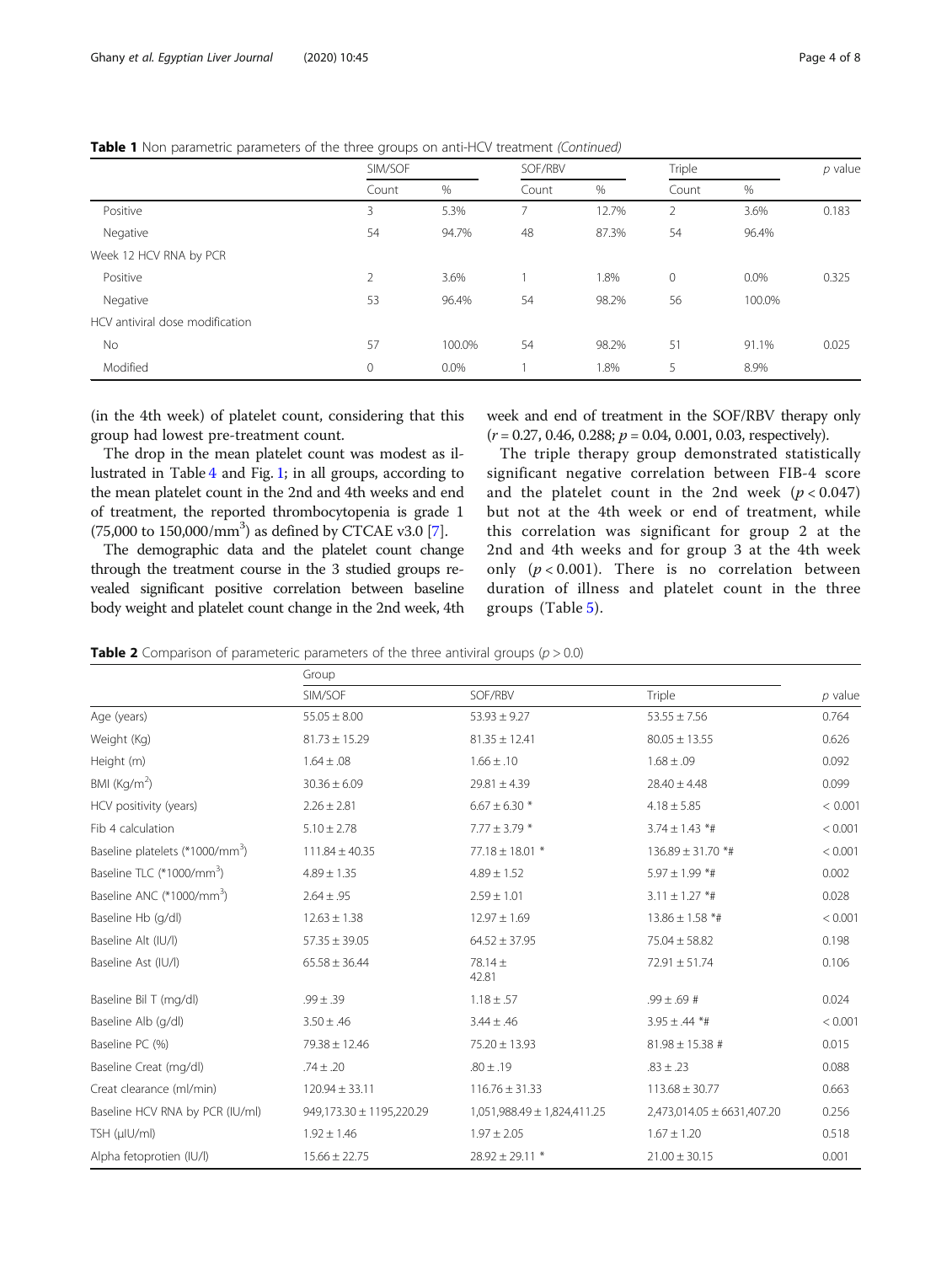| Platelet count<br>decrements | All studied patients |       | Group 1<br>Triple |       | Group 2<br>SOF/RBV |       | Group 3<br>SIM/SOF |       |
|------------------------------|----------------------|-------|-------------------|-------|--------------------|-------|--------------------|-------|
|                              | No.                  | $\%$  | No.               | $\%$  | No.                | $\%$  | No.                | %     |
| 2 Weeks                      |                      |       |                   |       |                    |       |                    |       |
| Decrease                     | 128                  | 76.2% | 50                | 89.3% | 34                 | 61.8% | 44                 | 77.2% |
| No decrease                  | 40                   | 23.8% | 6                 | 10.7% | 21                 | 38.2% | 13                 | 22.8% |
| 4 Weeks                      |                      |       |                   |       |                    |       |                    |       |
| Decrease                     | 120                  | 71.4% | 46                | 82.1% | 26                 | 47.3% | 48                 | 84.2% |
| No decrease                  | 48                   | 28.6% | 10                | 17.9% | 29                 | 52.7% | 9                  | 15.8% |
| End of treatment             |                      |       |                   |       |                    |       |                    |       |
| Decrease                     | 91                   | 54.8% | 41                | 73.2% | 16                 | 29.1% | 34                 | 61.8% |
| No decrease                  | 75                   | 45.2% | 15                | 26.8% | 39                 | 70.9% | 21                 | 38.2% |

<span id="page-4-0"></span>Table 3 Platelet decrement during treatment

Least decrement% was observed in SOF/RBV

There was no statistically significant correlation between the child score calculation, ultrasonographic findings, the degree of fibrosis and necroinflammatory activity with the platelet count decrement through the course of the triple antiviral therapy, SOF/RBV and SIM/SOF antiviral therapy groups (data not shown).

The drop in PCR was significantly correlated with the improvement of platelet count  $(p < 0.05)$  in SOF/ RBV arm in the second and fourth weeks as illustrated in Fig. [2](#page-6-0).

During treatment, five patients (8.9%) in the INF treatment group and one patient (1.8%) in the SOF/RBV group required dose modification. None of the patients in the SIM/SOF group required dose modification. The reported response rate is 100% in the triple therapy group, 98.2% in the SOF/RBV group and 96.4% in the SIM/SOF group.

#### **Discussion**

Thrombocytopenia is frequent among patients with chronic hepatitis C virus and cirrhosis and is further aggravated by the IFN-based antiviral therapy. The development of DAA has significantly improved tolerability of treatment and cure rates. In Egypt, with the approval of sofosbuvir (SOF), different SOFbased therapies became the standard of care. We performed a retrospective study to compare the incidence of thrombocytopenia during treatment with three of the DAA regimens available for HCV treatment in Egypt. We found more noticeable lowering of mean platelet count in the 2nd week and 4th week of treatment followed by the rise of platelet count again in all the studied groups. Patients on triple therapy (group 1) showed earlier drop of platelet count (1st week) and did not return to baseline till the end of treatment.

| Table 4 Mean platelet count in diffrent weeks of treatment |  |  |  |
|------------------------------------------------------------|--|--|--|
|------------------------------------------------------------|--|--|--|

| Platelet count<br>$(x10^3 \text{ cell/mm}^3)$ | All patients<br>mean $\pm$ SD,<br>mean PLT, %<br>drop to baseline | Group 1<br><b>Triple</b><br>$(n 56)$ , mean PLT,<br>% drop to baseline | Group 2<br>SOF/RBV<br>$(n 55)$ mean PLT,<br>% drop to baseline | Group 3<br>SIM/SOF<br>(n 57)<br>mean PLT, % drop<br>to baseline | $p$ value<br>(among three<br>groups) |
|-----------------------------------------------|-------------------------------------------------------------------|------------------------------------------------------------------------|----------------------------------------------------------------|-----------------------------------------------------------------|--------------------------------------|
| <b>Baseline PLT</b>                           | $108.85 \pm 39.74$                                                | $136.89 \pm 31.70$                                                     | $77.18 \pm 18.01$                                              | $111.84 \pm 40.35$                                              | < 0.001                              |
| Week 1                                        | $89.72 \pm 27.93$<br>18%                                          | $86.89 \pm 23.62$<br>37%                                               | $75.89 \pm 14.09$<br>3%                                        | $105.84 \pm 33.56$<br>6%                                        | < 0.001                              |
| Week 2                                        | $90.87 \pm 33.90$<br>17%                                          | $99.50 \pm 36.89$<br>28%                                               | $72.58 \pm 12.30$<br>7%                                        | $100.04 \pm 38.18$<br>10%                                       | < 0.001                              |
| Week 3                                        | $87.65 \pm 25.17$<br>20%                                          | $96.05 \pm 28.4$<br>30%                                                | $76.07 + 13.23$<br>2%                                          | $90.58 \pm 26.68$<br>19%                                        | < 0.001                              |
| Week 4                                        | $88.46 \pm 32.08$<br>19%                                          | $101.71 \pm 44.1$<br>26%                                               | $77.55 \pm 14.26$<br>0%                                        | $85.98 \pm 25.69$<br>24%                                        | < 0.001                              |
| Week 8                                        | $94.98 \pm 37.93$<br>13%                                          | $97.05 \pm 39.27$<br>29%                                               | $87.73 \pm 30.95$                                              | $99.93 \pm 42.08$<br>11%                                        | 0.312                                |
| Week 12                                       | $99.46 \pm 41.84$<br>9%                                           | $102.86 \pm 46.37$<br>25%                                              | $90.16 \pm 30.62$                                              | $105.31 \pm 45.67$<br>6%                                        | 0.17                                 |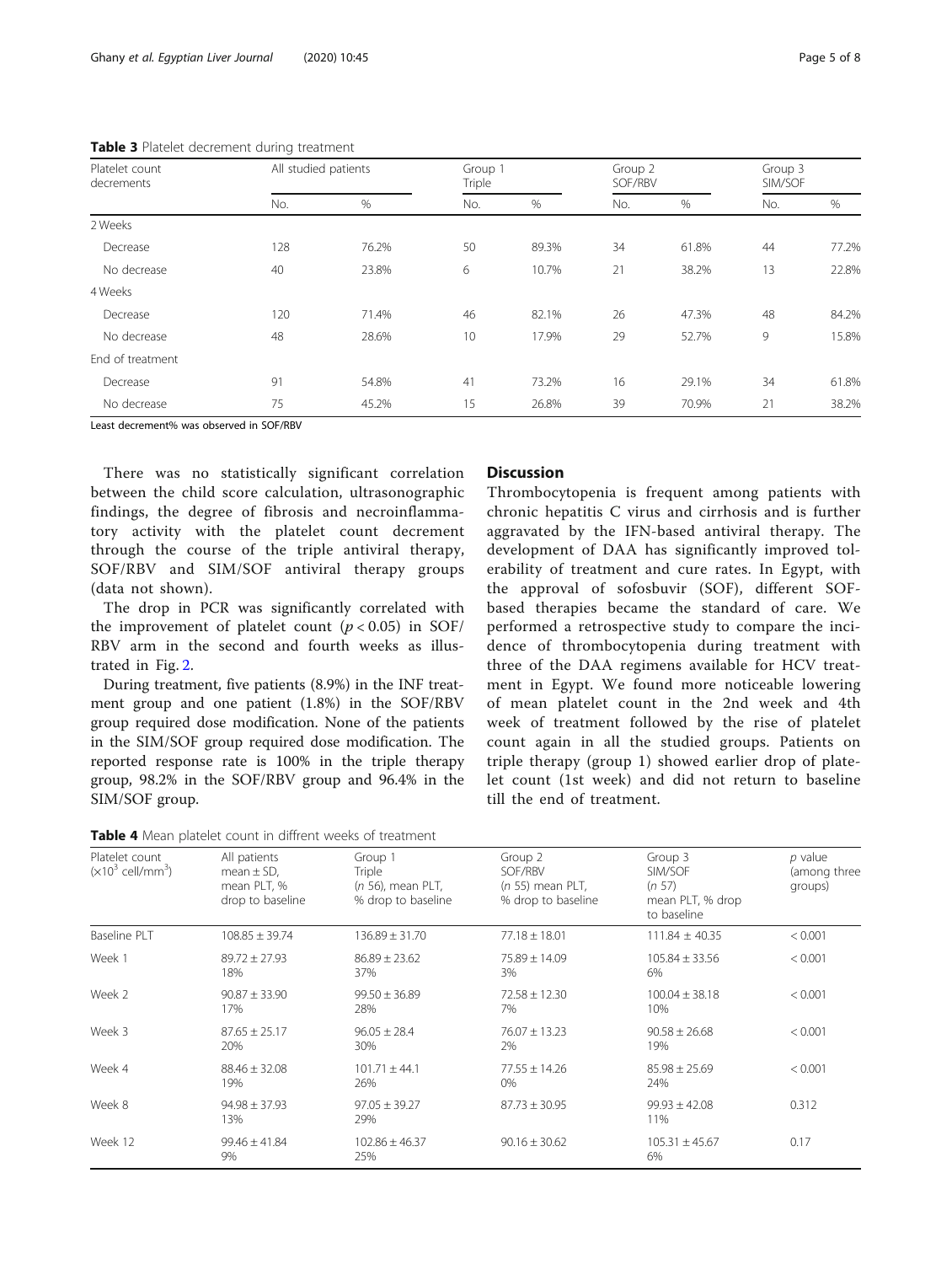<span id="page-5-0"></span>

On the evaluation of the overall number of patients with platelet count decrement, we found that most of the enrolled patients (76.2%, 71.4%) demonstrated platelet count decrement in the 2nd and 4th weeks with mean platelet counts of  $87.65 \pm 25.17 \times 10^3/\mu l$  and  $88.46 \pm 32.08 \times 10^3/\mu$ , respectively, which improved towards the end of treatment: 54.8% of patients demonstrated platelet decrement with a mean platelet count of 99.46 ± 41.84.

In comparing the 3 therapeutic groups, the triple therapy group showed the highest proportion of patients with platelet decrement. While the SOF/RBV group showed the lowest mean platelet count at the 2nd week, 4th week and end of treatment. This could be explained by the lower pre-treatment platelet count in the SOF/ RBV group in comparison with the other groups and the presence of more unfavourable features as higher proportion of patients with splenomegaly and those who

| Subgroup | Parameter                                                                                                                                                                                                                                          |                         | Platelet count decrement |         |         |  |
|----------|----------------------------------------------------------------------------------------------------------------------------------------------------------------------------------------------------------------------------------------------------|-------------------------|--------------------------|---------|---------|--|
|          |                                                                                                                                                                                                                                                    |                         | Week 2                   | Week 4  | EOT     |  |
| Group 1  | Duration of illness                                                                                                                                                                                                                                | Correlation coefficient | .076                     | .117    | .109    |  |
| Triple   |                                                                                                                                                                                                                                                    | $p$ value               | .578                     | .391    | .424    |  |
|          |                                                                                                                                                                                                                                                    | ${\cal N}$              | 56                       |         |         |  |
| Group 2  |                                                                                                                                                                                                                                                    | Correlation coefficient | .063                     | .071    | $-.125$ |  |
| SOF/RBV  | $p$ value<br>${\cal N}$<br>Correlation coefficient<br>$p$ value<br>$\mathbb N$<br>FIB-4 calculation<br>Correlation coefficient<br>$p$ value<br>$\overline{N}$<br>Correlation coefficient<br>$p$ value<br>Ν<br>Correlation coefficient<br>$p$ value |                         | .649                     | .608    | .364    |  |
|          |                                                                                                                                                                                                                                                    |                         | 55                       |         |         |  |
| Group 3  |                                                                                                                                                                                                                                                    |                         | .129                     | .022    | $-.004$ |  |
| SIM/SOF  |                                                                                                                                                                                                                                                    |                         | .338                     | .871    | .974    |  |
|          |                                                                                                                                                                                                                                                    |                         | 57                       | 57      | 55      |  |
| Group 1  |                                                                                                                                                                                                                                                    |                         | $-.267$                  | $-.213$ | $-.110$ |  |
| Triple   |                                                                                                                                                                                                                                                    |                         | .047                     | .114    | .418    |  |
|          |                                                                                                                                                                                                                                                    |                         | 56                       |         |         |  |
| Group 2  |                                                                                                                                                                                                                                                    |                         | $-486$                   | $-.463$ | $-.105$ |  |
| SOF/RBV  |                                                                                                                                                                                                                                                    |                         | < 0.001                  | < 0.001 | .445    |  |
|          |                                                                                                                                                                                                                                                    |                         | 55                       |         |         |  |
| Group 3  |                                                                                                                                                                                                                                                    |                         | $-.243$                  | $-.494$ | $-.151$ |  |
| SIM/SOF  |                                                                                                                                                                                                                                                    |                         | .069                     | < 0.001 | .270    |  |
|          |                                                                                                                                                                                                                                                    | $\mathcal N$            | 57                       | 57      | 55      |  |

Table 5 Correlation between duration of illness and PLT count and between FIB-4 and PLT count in the three treatment groups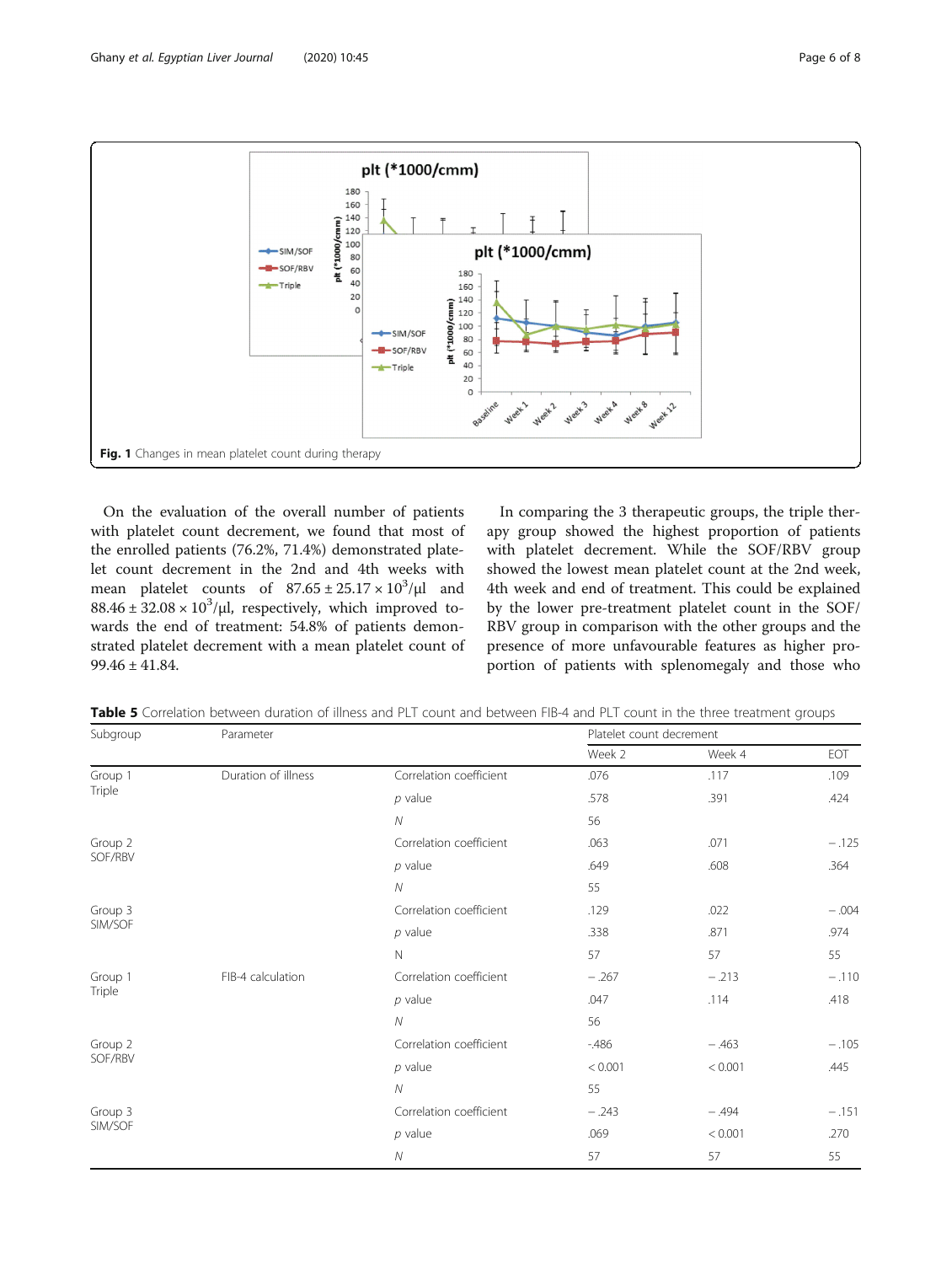<span id="page-6-0"></span>

received previous treatment. It is worth mentioning that the percentage of patients affected by this significant thrombocytopenia was lower in this group compared with the other two groups in all stages of assessment.

In a large study involving 125 patients with chronic hepatitis C and baseline thrombocytopenia who received antiviral therapy with peg-IFN-a and ribavirin, it was found that platelet count was less than 100,000 before onset of treatment, and rapid early drop of platelet count on treatment are predictors of high risk of developing on-treatment severe thrombocytopenia [[8,](#page-7-0) [9\]](#page-7-0).

But both studies were done on peg-INF/RBV, and this arm in our study had baseline platelet count of more than 100,000/l unlike the other two arms, but still the rule of  $100,000/\mu$ l could be applicable.

We compared response to therapy in the 3 subgroups of antiviral therapy and noticed that rapid virological response was in the triple antiviral therapy group, but this was not statistically significant to the other arms as well as associated with more cases that required dose modification due to thrombocytopenia in this arm. Five of six patients who required dose modification were noticed in the triple antiviral therapy group and no dose modification was needed for the SIM/SOF group.

All the three arms were associated with SVR above 95% at week 12 with no statistical difference in between. There are data that support better SVR on SOF/REB [\[7](#page-7-0), [10\]](#page-7-0). Others proved less efficacy for SOF/REB vs other different combinations of DAAs or even IFN-based therapies [\[11](#page-7-0)–[13\]](#page-7-0).

On studying the demographic data of the patients, we found that the lower the baseline weight of the patients, the more the development of thrombocytopenia during SOF/RBV therapy. However, BMI did not show significant correlation in our study. This is not in agreement with Lin et al., who found that low body mass index  $(p = 0.022)$  was significantly correlated with the development of thrombocytopenia but they used the INF/Rib combination [\[8](#page-7-0)].

In our study, we found that the lower the baseline albumin of the patients, the more the development of thrombocytopenia during triple therapy. This is in agreement with Lin et al., who also found that low albumin was significantly correlated with the development of thrombocytopenia [\[8](#page-7-0)]. This was not applicable for the other two arms. The interpretation may be because this arm has more thrombocytopenia with lower hepatic synthetic functions from the start. But this confirms that poorer baseline liver function is a predictor of thrombocytopenia during antiviral therapy.

It was found that cirrhosis was associated with thrombocytopenia during antiviral therapy which did not show significant correlation in our study [[9](#page-7-0)].

We found that the lower baseline absolute neutrophil count was not associated with significant decrement in platelet count. On the contrary, Nachnani et al., reported that lower white blood cell count was associated with thrombocytopenia during antiviral therapy [\[14](#page-7-0)]. The reason could be that the interferon arm patients were chosen with good CBC from the start and that the other two drug combinations have less side effects on CBC. Larger studies on patients with chronic hepatitis C and thrombocytopenia should be conducted for further studying of the suggested predicting factors and followup for platelet counts after end of antiviral therapy is very important with the DAAs. We also found that by the end of treatment (EOT), all patients had normalized platelet (PLT) count regardless of the initial count.

#### Conclusion

The recent change in direct-acting antiviral therapy (DAA) without IFN, as the frontline therapy for HCV, permits to avoid the dilemmas associated with initiating or maintaining IFN-based antiviral therapy. DAAs, with high SVR and few haematological adverse effects, have been shown to improve thrombocytopenia associated with HCV infection as well as advanced hepatic disease. The second and fourth weeks of antiviral therapy show most decrement of platelet count.

Antiviral therapy in general does not induce sever thrombocytopenia.

Triple therapy (INF/SOF/RBV ) induced more thrombocytopenia rather than SOF/RBV.

#### Acknowledgements

We are thankful to all the patients who participated in this work.

#### Authors' contributions

All authors participated in the manuscript revision. SGh collected the references and prepared the data from patients' files. NH wrote the manuscript and revised the statistics. DD and MT put the research idea. AH, HD, and AF revised the data. MR revised the paper and participated in response to reviewers' comments. The authors read and approved the final manuscript.